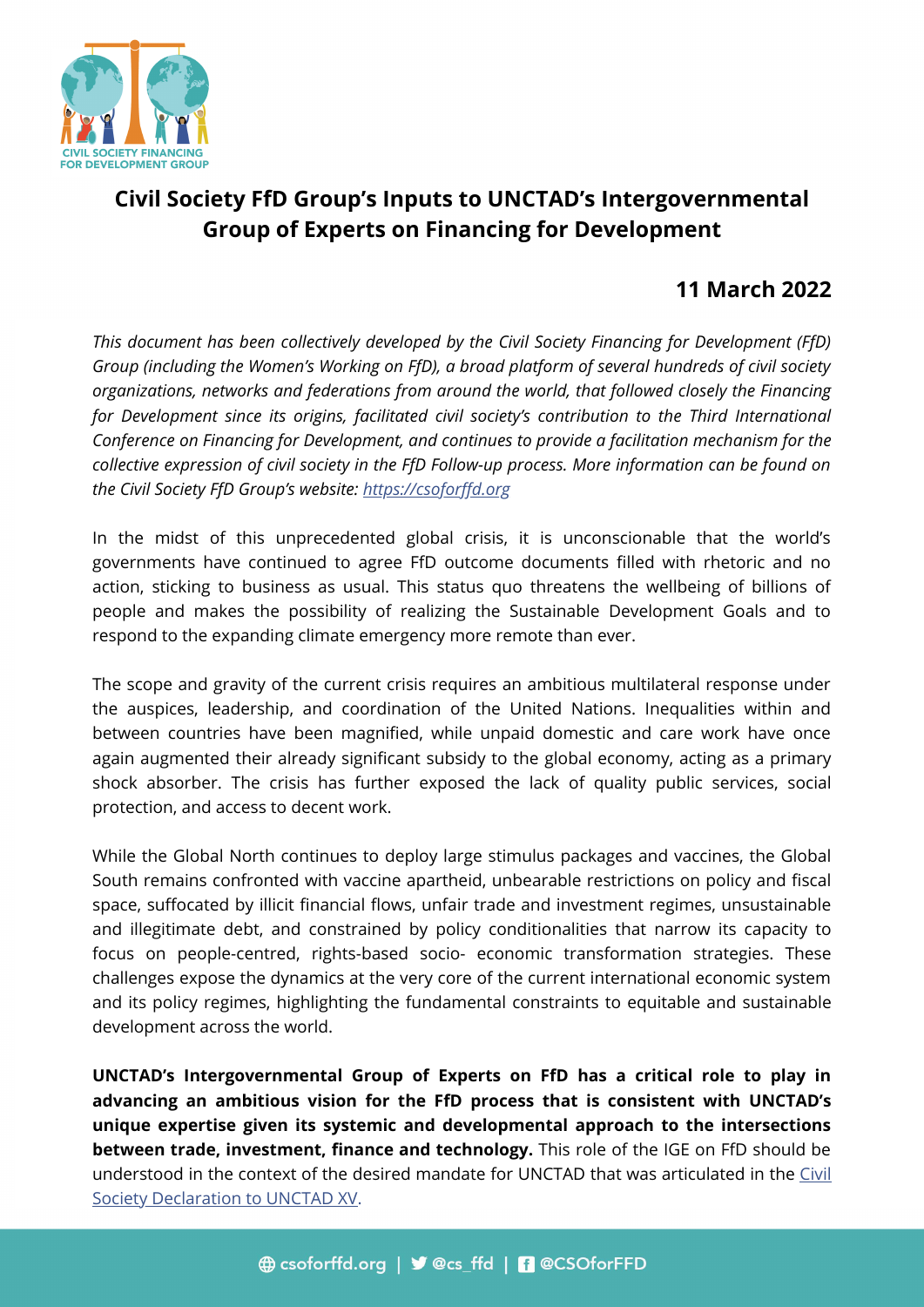We call on your leadership to give due consideration to the following inputs:

1. Organising the next UN Summit on Financing for Development/Monterrey + 20: 2022 marks twenty years since the first International Conference on FfD was held in Monterrey, Mexico in March 2002. It was the first United Nations summit-level meeting and a landmark international consensus to address key financial and related issues pertaining to global development which took place just as the world was reeling from economic recession. Such a summit has never been more urgent again given the financing needs in the context of the COVID-19 pandemic, and future summits including the proposed UN Social Summit in 2025 that will only succeed if reforms of the global financial system are advanced. There is an urgent necessity to democratically establish a New Global Economic Architecture that works for Peoples and Planet through such a new UN FfD Conference.

2. **Establish a Sovereign Debt Workout Mechanism under the auspices of the UN** that would comprehensively address unsustainable and illegitimate debt, including through extensive **debt cancellation**: The COVID-19 pandemic has increased the risk of a new wave of debt crises. The risk of debt crisis is being faced by middle income countries too, aside from low-income countries. As such, mechanisms, processes and commitments towards debt reduction must also include solutions for middle income countries taking into account peculiarities in their debt situation. Vital public financial resources are being allocated today to external debt repayments at the expense of domestic health, social, economic financing and climate resilient needs. It is evident that current ad-hoc international initiatives to address the debt resolution are insufficient and existing debt sustainability assessments inadequate, as they disregard human rights, gender equality or climate investment needs. **The United Nations, with the core mandate to address critical global issues, and the fact that it is neither debtor nor creditor itself, is the only inclusive multilateral and democratic space that has the legitimacy and competence to discuss and agree a multilateral legal framework to prevent and address sovereign debt crises**;

3. **Establish a universal, UN intergovernmental tax body and negotiate a UN Tax Convention** to comprehensively address tax havens, tax abuse by multinational corporations and other illicit financial flows through a truly universal, intergovernmental process at the UN, with broad rights holders' participation. This becomes even more urgent considering the nature and size of the digital economy and the increasing importance of e-commerce. UN DESA's 2022 World Economic Situation and [Prospects](https://www.un.org/development/desa/dpad/wp-content/uploads/sites/45/publication/WESP2022_web.pdf) (WESP) report noted that the 2021 tax deal of the OECD Inclusive Framework will only benefit a small number of developed countries and that developing countries stand to lose out. Both the Africa Group of the United Nations and the FACTI High-level Panel have called for the negotiation of a United Nations Tax Convention, and the Group of 77 have consistently called for an intergovernmental tax body to be established under the United Nations.

4. **Agree on a moratorium on Investor-State-Dispute-Settlement (ISDS) cases,** removal of all ISDS provisions in all bilateral investment treaties and trade and investment agreements and call upon WTO Members to adopt without delay a waiver that is adequate and effective in scope, from the obligations under the TRIPS agreement for health technologies and products related to COVID-19 countermeasures.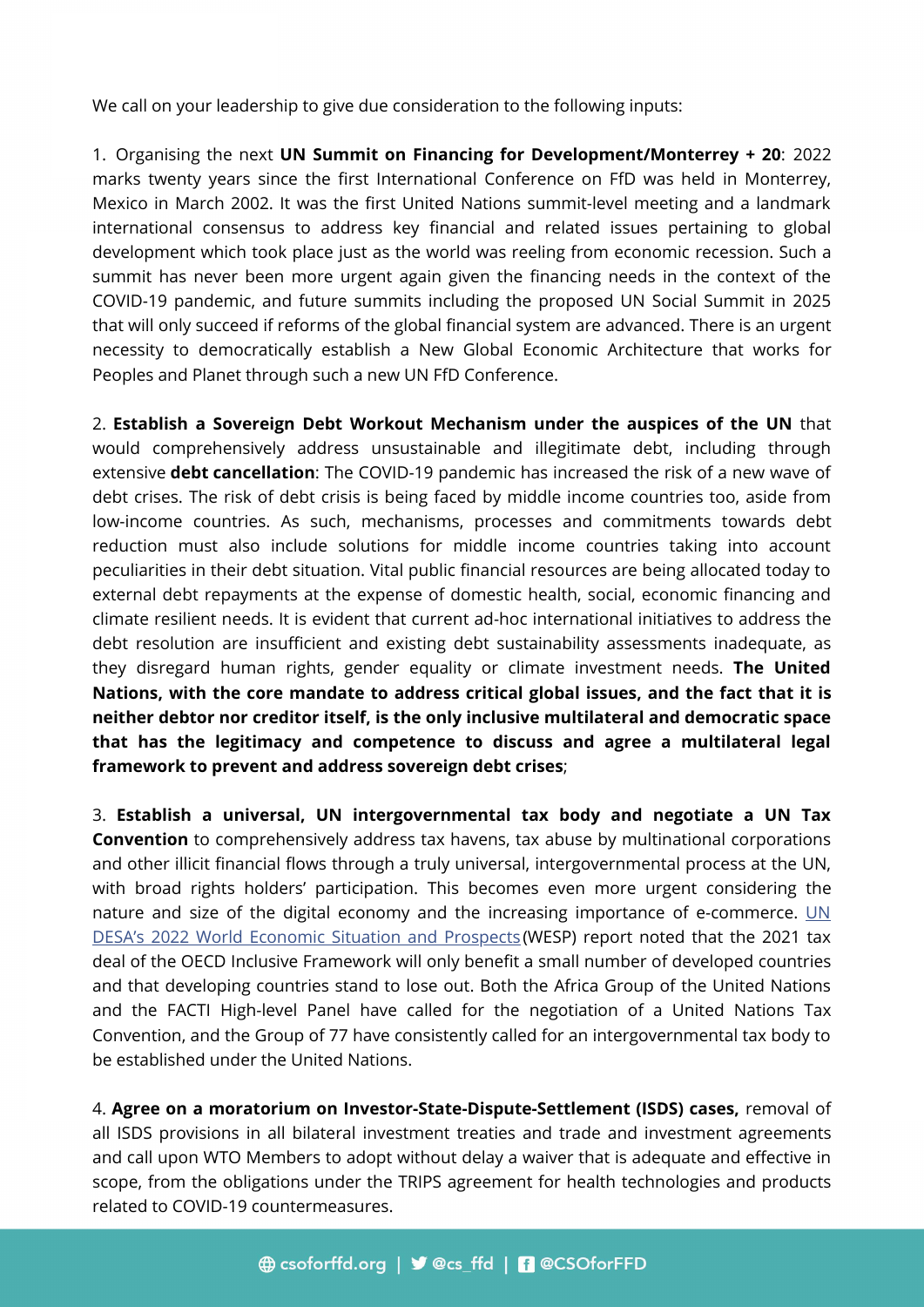**An open-ended intergovernmental working group should be established to elaborate a multilateral agreement for a coordinated and permanent suspension of Investor-State Dispute Settlement (ISDS) mechanisms** in respect of claims that Member States consider concerning COVID-19 related measures. Such a working group should also advance the temporary suspension of all ISDS cases related to any sector or investment, against any Member State during the COVID-19 pandemic and during the recovery period in order to ensure that public resources are utilized for financing efforts towards addressing the many challenges raised during the pandemic;

5. **Regulation of Credit Rating Agencies (CRAs)**: United Nations should lead on further supervision and regulation of Credit Rating Agencies (CRAs) by convening a universal, intergovernmental Commission under the ECOSOC with a timeline to examine needed international institutional innovations, including in the UN, required to correct and avert the adverse impacts of CRAs on international finance. In addition to looking at the adequacy of CRAs rating methodologies and possible bias in its implementation that undermine developing countries' access to capital markets, CRA regulation would also need to focus on issues such as addressing conflicts of interest, promoting alternative structures to avoid quasi-monopolistic market dynamics, and tackling excessive reliance of investors on ratings. Such a commission should also further study recommendations such as establishing an international public credit rating agency at the UN. CS FfD Group's submission on CRAs can be accessed here: <https://csoforffd.org/2020/12/03/submission-on-credit-rating-agencies/>

6.a**Review development outcomes of public-private-partnerships, blended finance and other financing mechanisms established to promote a 'private finance first' approach to infrastructure and public services**. The COVID-19 pandemic has provided a stark reminder of the importance of universal, timely, affordable, gender-responsive, high quality and accessible public services, as well as sustainable infrastructure. The inadequacy of development models that prioritize private profit that fails to fulfil public needs and enables excessive profiteering out of humanitarian emergencies and disasters has been greatly exposed. The FfD Forum should be the place to downgrade private finance as a source of financing for development and reaffirm the centrality of public policies and investments.

7. **Accelerate the implementation of the official development assistance (ODA) commitments to fulfil and exceed the 0.7% target for ODA in the form of unconditional grants**. As the ambitions of the Agenda 2030 are further away, it is vital that the long-standing commitments to delivering international development assistance, including ensuring quality and effectiveness, are realised and secure commitment to make up for the shortfall in unfulfilled targets in the past years in addition to future targets for ODA flows. Concessional finance plays a key in role in supporting Partner Countries on their way back from the COVID-19 pandemic induced crises without incurring in additional debt burden. Urgent action is needed by the global community to fund multilateral initiatives to support global vaccine campaigns. Donors should not report the COVID- 19 excess vaccine doses donations as ODA so as not to reward unfair practices that led to massive vaccine appropriation by rich countries in the first place.